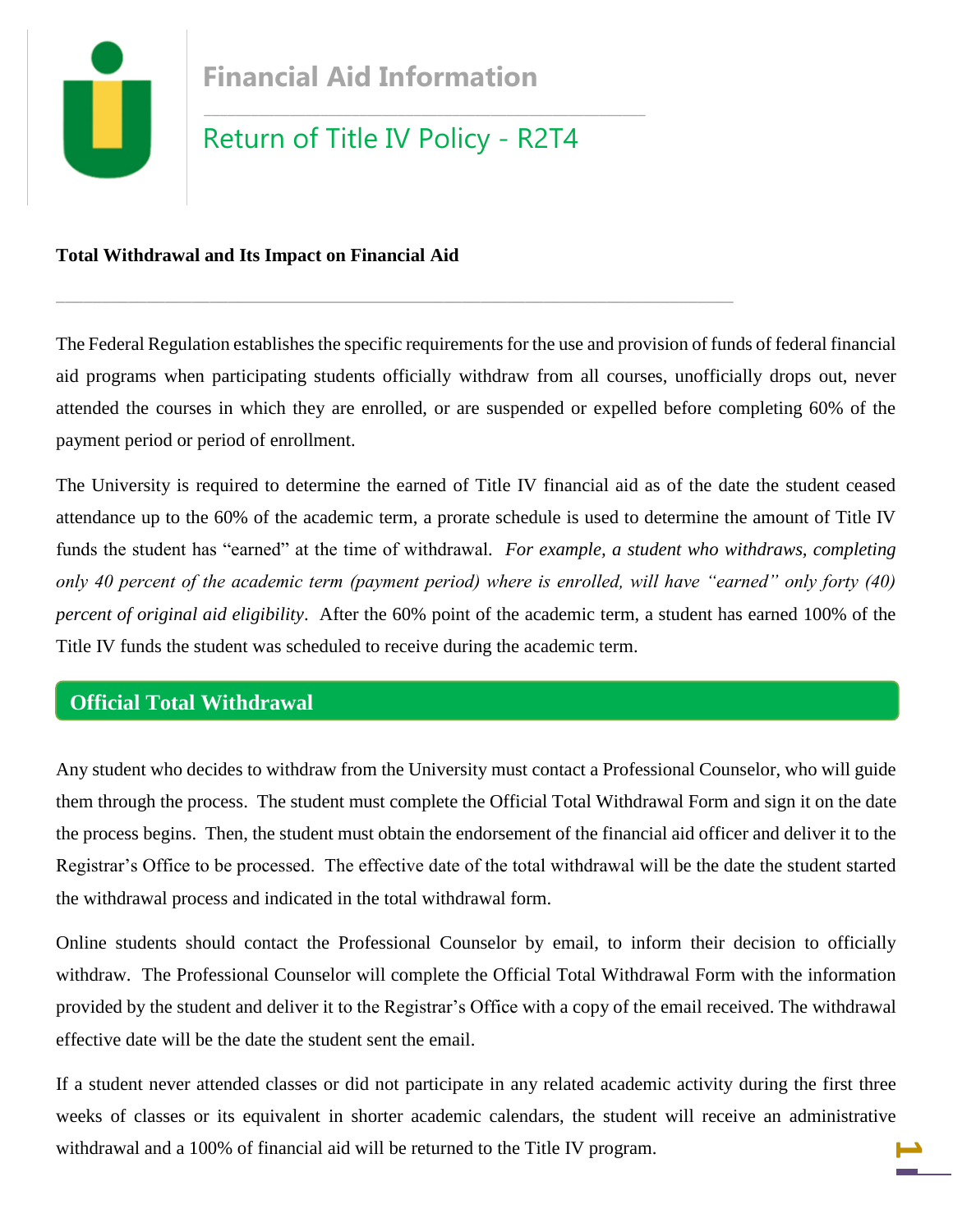# **Unofficial Total Withdrawal**

When a student stops attending classes for at least three consecutive weeks in a semester or its equivalent in other academic terms without presenting a justification to the professor or dean of students, and does not qualify for the grade of Incomplete or F. Students who have veterans' benefits, if they stop attending classes for two weeks or more, or the equivalent of this in other academic terms.

The professor will report the last date of class attendance or the last date of the academic related activity. If the last date of attendance or the related academic activity is before completing the 60 percent point of the academic term, the withdrawal date will be considered the midpoint of the academic term. The return of funds applies only if the student withdraws before completing at least 60 percent of the term. The University will determine the withdrawal date in these cases within 30 calendar days from the end of the academic term in which the student was enrolled.

### **Total WithdrawaI from Eligible Title IV Courses and Non-Title IV Eligible Courses**

A student sometimes includes courses that is taking for credit and for which may receive Title IV funds, and courses for which the student may not receive Title IV funds- such as courses the student is attending as auditing, completing coursework previously graded as "Incomplete", or repeating for second or subsequent time after passing the course. If a student ceased attendance (drops or withdraws) in all his or her Title IV eligible courses in a payment period, the Title IV courses will be subject to the total withdrawal refund policy, but the student retain the active enrollment status for the Non-Title IV courses.

# **Leave Of Absence (LOA)**

A leave of Absence (LOA) is granted to the student who, for one or more reasons previously defined by the University, interrupt temporarily the academic activities related to their courses. A student to be eligible to benefit from this LOA must be officially enrolled in the University and must apply for it.

A student who is granted an approved LOA and does not return to the University at the expiration of the approved LOA is considered to have withdrawn from the University. The University is required to perform a return of funds calculation. The student's official withdrawal date is the date the student began the LOA.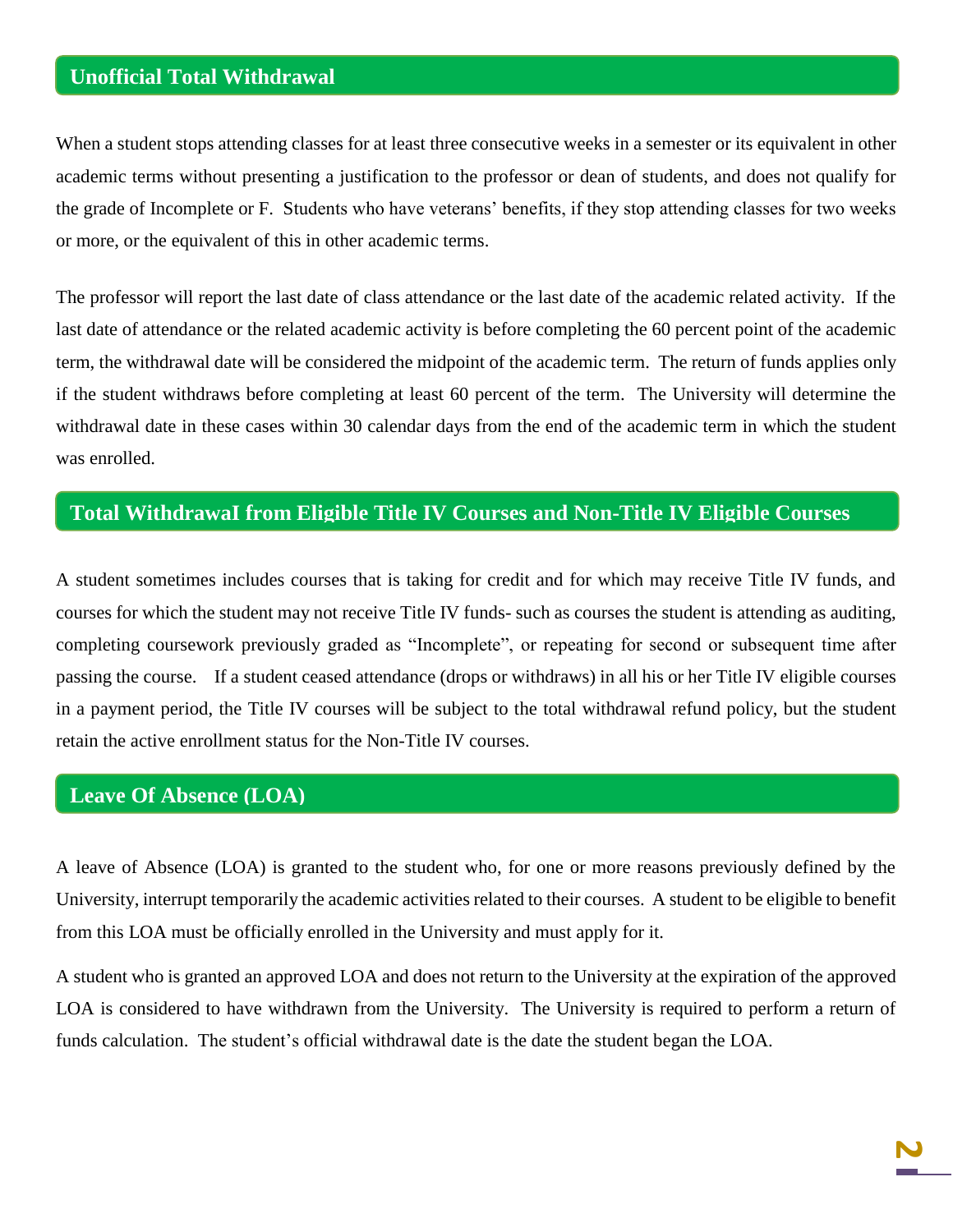## **Determining Repayment**

A repayment of aid is required when the actual amount of aid disbursed is greater than the amount earned, as determined by the recalculation. The responsibility for returning unearned aid is allocated between the University and the student. The amount of funds to return is calculated based on a formula provided by the U.S. Department of Education. The amount to be returned depends on the type of financial aid the student received, the effective date of withdrawal, and the institutional charges incurred. The institution must return a portion of the excess funds equal to the lesser of:

- 1. The student's institutional charges multiplied by the unearned percentage of the student's funds, or
- 2. The entire amount of excess funds

If the University is not required to return funds, the student has the responsibility to return the funds to the Department.

For any loan funds that the student must return, (or the student's parent for a Direct PLUS Loan) the student or parent will repay the loan funds in accordance with the terms of the promissory note. That is, the loan funds will not be required to be repaid immediately, but instead, scheduled payments must be made to the holder of the loan over a period of time.

Any amount the student returns to a loan program may be repaid according to the terms of the promissory note already signed. All students who participate in a loan program and withdraw from school must complete an exit interview as required by the U.S. Department of Education through the website: studentloans.gov.

An amount of \$50 or more of unearned grant funds paid to the student is called an overpayment, and the student must make payment arrangements with the U.S. Department of Education.

If the amount paid was less than the amount you earned, a post-withdrawal disbursement may be due to the student. If your post-withdrawal disbursement includes loan funds, the Financial Aid Office must get the student's permission before it can be disbursed. The student may choose to decline some or all of the loan funds in order to not incur in additional debt. The University will automatically apply all or a portion of the postwithdrawal disbursement of grant funds for tuition, fees, room, and board (if the student contracts with the school) and other current institutional charges previously authorized by the student during the enrollment process.

Because of other eligibility requirements, there are some Title IV funds scheduled to be received by the student that cannot be disbursed once the student withdraws. For example, if the student is a first-time, or first-year undergraduate student and have not completed the first 30 days of its program before withdrawing, he or she will